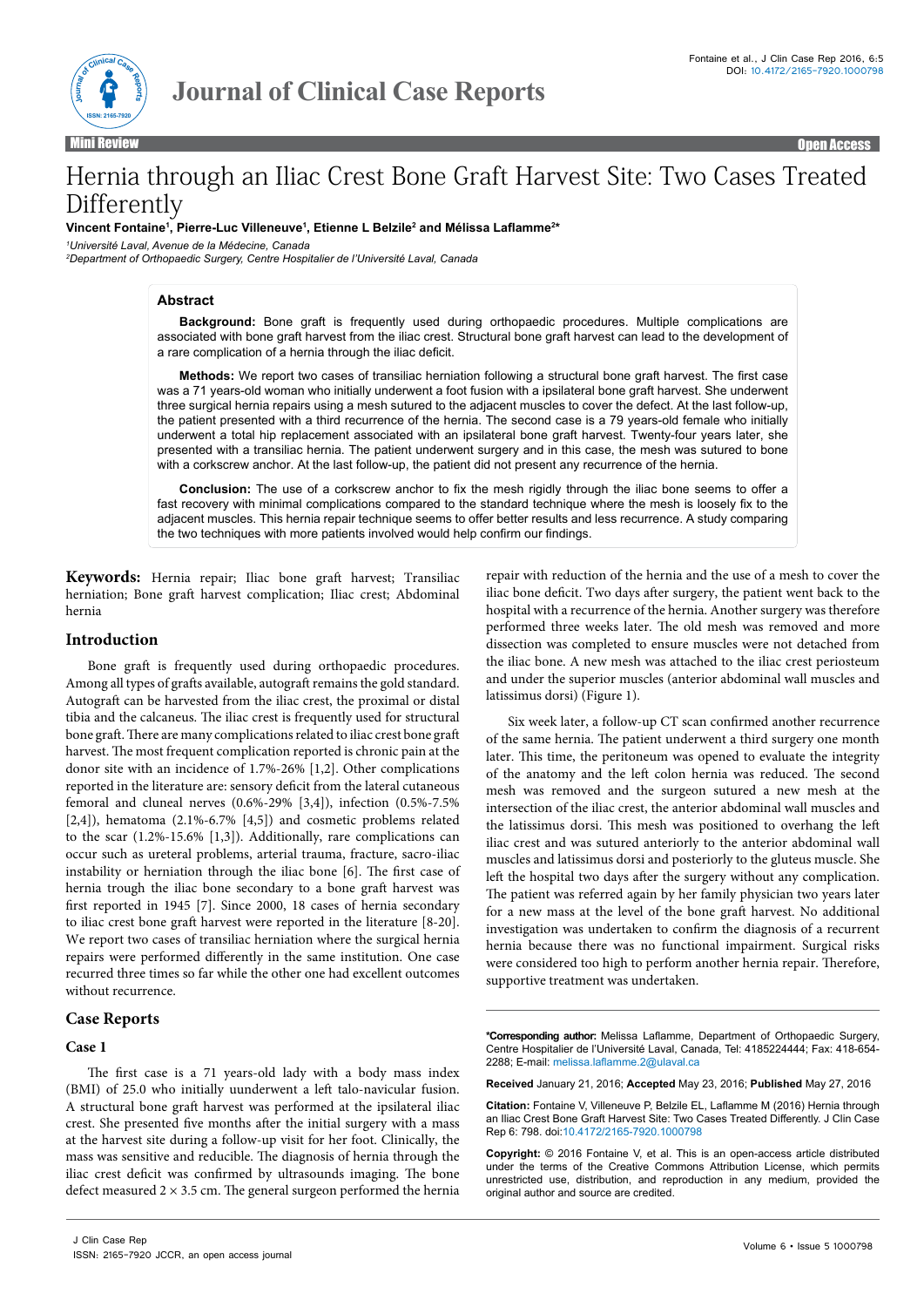#### Page 2 of 3



**Figure 1:** Axial view of abdominal CT Scan demonstrating the transiliac hernia through the left iliac bone (blue arrow) (Case 1).

## **Case 2**

The second case is a 79 years-old female with a BMI of 33.7. Her initial procedure was a left total hip replacement. During this surgery, a structural bone graft harvest was performed on the left iliac crest. The patient presented 24 years later with a painful mass at the level of the left lower abdomen. The mass appeared suddenly in the last 24 hours and increased in volume when the patient was standing and walking. The patient also complained of constipation for the last five days but denied any occlusion symptoms. The mass was localized in the posterolateral aspect of the left iliac crest and was reducible. Pain was present at the left iliac fossae without any abdominal rigidity. The CT scan confirmed the diagnosis of transiliac herniation, with a bone deficit of 5 × 5 cm. No sign of intestinal obstruction or strangulation was observed. In this case, the surgery consisted of a laparoscopic hernia repair with an intraperitoneal mesh fixed to the bone by a corkscrew anchor. First, the sigmoid colon was reduced. Then, the mesh was fixed to bone by a corkscrew anchor at the infero-lateral corner of the deficit. Other attempts to put a second corkscrew anchor were unsuccessful. Finally, a transosseous suture was used to fix the mesh on the medial and superior side with Absorbatack® staples (Covidien, Dublin, Ireland) and anchor sutures were tied and securely fixed to the mesh. No complication was reported after the surgery. Her constipation was treated medically and her bowel activity resumed after two days. Patient left the hospital eight days after surgery. There was no recurrence of her hernia in the last five years.

## **Discussion**

Looking at the two very similar cases of transiliac herniation following a structural bone graft harvest treated at our institution, we can appreciate that there are different surgical options available for this type of hernia repair. The main goals are to reduce the hernia and cover the deficit to avoid complications such as incarceration, strangulation or intestinal occlusion [13,18]. The Alexandre's approach was used for the first case. This technique consists of fixing a mesh to the muscles around the deficit and to the periosteum of the iliac crest [21-26]. Many authors recommend the use of a synthetic mesh [10,23,27]. An innovative technique was performed for the second case to try to avoid possible recurrences. This technique consists of inserting a corkscrew anchor at the inferior border of the iliac bone defect. The anchor's

sutures are then pass through the mesh to securely fix it to the iliac crest [16]. This keeps the mesh firmly in place by its rigid fixation through the bone with the anchor. The mesh can barely moves and keeps the deficit covered. It is our opinion that this decreases the risk of recurrent herniation. Moreover, the laparoscopic technique has the advantages of less pain and morbidity in the post-operative period, a shorter hospital stay and ease in the localization of the deficit [19,26]. However, minimally invasive surgery is technically more challenging and requires more operative time. The clinical presentation of an iliac hernia is the presence of a mass at the harvest site [19] that is usually sensitive and easily reducible. The mass can become more prominent with standing, walking or coughing. Occasionally, the patient can present with signs of intestinal occlusion such as abdominal pain and vomiting. This complication can occur between 24 days and 15 years [21,22] after the bone graft harvest. In our cases, the hernia appeared five months and 24 years after the initial surgery. Some risk factors were described for transiliac herniation, namely age, female sex, a high BMI, poor abdominal muscles, a full thickness bone graft harvest, a deficit of more than 4 cm<sup>2</sup> and chronic obstructive pulmonary disease [8,18,23]. CT scan is the imaging modality of choice to confirm the diagnosis. Indeed, CT scan images can show the osseous deficit, the hernia and its content as well as hernia's immediate relations and fascial plans involved [14,19,24]. CT scan might also be useful to confirm the hernia repair after surgery and minimize risk of recurrence [15,25]. Traditional x-rays show the osseous deficit but not the hernia. As for ultrasounds, this modality is inexpensive and safe but has some limitations, especially when the patient is obese. It is also difficult to identify other concomitant abdominal pathologies [20].

# **Conclusion**

In conclusion, the use of a corkscrew anchor to fix the mesh rigidly through the iliac bone seems to offer a fast recovery with minimal complications compared to the standard technique where the mesh is loosely fix to the adjacent muscles. This hernia repair technique seems to offer better results and less recurrence. A study comparing the two techniques with more patients involved would help confirm our findings.

#### **References**

- 1. [Banwart JC, Asher MA, Hassanein RS \(1995\) Iliac crest bone graft harvest](http://www.ncbi.nlm.nih.gov/pubmed/7631235)  [donor site morbidity. A statistical evaluation. Spine \(Phila Pa 1976\) 20: 1055-](http://www.ncbi.nlm.nih.gov/pubmed/7631235) [1060.](http://www.ncbi.nlm.nih.gov/pubmed/7631235)
- 2. [Silber JS, Anderson DG, Daffner SD, Brislin BT, Leland JM, et al. \(2003\) Donor](http://journals.lww.com/spinejournal/Abstract/2003/01150/Donor_Site_Morbidity_After_Anterior_Iliac_Crest.8.aspx)  [site morbidity after anterior iliac crest bone harvest for single-level anterior](http://journals.lww.com/spinejournal/Abstract/2003/01150/Donor_Site_Morbidity_After_Anterior_Iliac_Crest.8.aspx)  [cervical discectomy and fusion. Spine 28: 134-139.](http://journals.lww.com/spinejournal/Abstract/2003/01150/Donor_Site_Morbidity_After_Anterior_Iliac_Crest.8.aspx)
- 3. [Goulet JA, Senunas LE, DeSilva GL, Greenfield ML \(1997\) Autogenous iliac](http://www.ncbi.nlm.nih.gov/pubmed/9186204)  [crest bone graft. Complications and functional assessment. Clin Orthop Relat](http://www.ncbi.nlm.nih.gov/pubmed/9186204)  [Res 76-81.](http://www.ncbi.nlm.nih.gov/pubmed/9186204)
- 4. [DeOrio JK, Farber DC \(2005\) Morbidity associated with anterior iliac crest bone](http://www.ncbi.nlm.nih.gov/pubmed/15737257)  [grafting in foot and ankle surgery. Foot Ankle Int 26: 147-151.](http://www.ncbi.nlm.nih.gov/pubmed/15737257)
- Lementowski PW, Lucas P, Taddonio RF (2010) Acute and chronic [complications of intracortical iliac crest bone grafting versus the traditional](http://www.healio.com/orthopedics/spine/journals/ortho/2010-4-33-4/%7Ba768e4ef-2eaa-4867-bbb7-c9b16374a4ac%7D/acute-and-chronic-complications-of-intracortical-iliac-crest-bone-grafting-versus-the-traditional-corticocancellous-technique-for-spinal-fusion-surgery)  [corticocancellous technique for spinal fusion surgery. Orthopedics 33: 4.](http://www.healio.com/orthopedics/spine/journals/ortho/2010-4-33-4/%7Ba768e4ef-2eaa-4867-bbb7-c9b16374a4ac%7D/acute-and-chronic-complications-of-intracortical-iliac-crest-bone-grafting-versus-the-traditional-corticocancellous-technique-for-spinal-fusion-surgery)
- 6. [Fowler BL, Dall BE, Rowe DE \(1995\) Complications associated with harvesting](http://www.ncbi.nlm.nih.gov/pubmed/8776079)  [autogenous iliac bone graft. Am J Orthop \(Belle Mead NJ\) 24: 895-903.](http://www.ncbi.nlm.nih.gov/pubmed/8776079)
- 7. M O (1945) Iliac hernia after bone grafting. The Lancet. 245: 810-812.
- 8. Boyne NP, Lambrianides AL, Pollard C (2002) Incisional hernia through iliac [crest bone graft donor sites. ANZ J Surg 72: 156-157.](http://www.ncbi.nlm.nih.gov/pubmed/12074070)
- 9. d'Hondt S, Soysal S, Kirchhoff P, Oertli D, Heizmann O (2011) Small bowel obstruction caused by an incarcerated hernia after iliac crest bone harvest. ISRN Surg 83: 65-68.